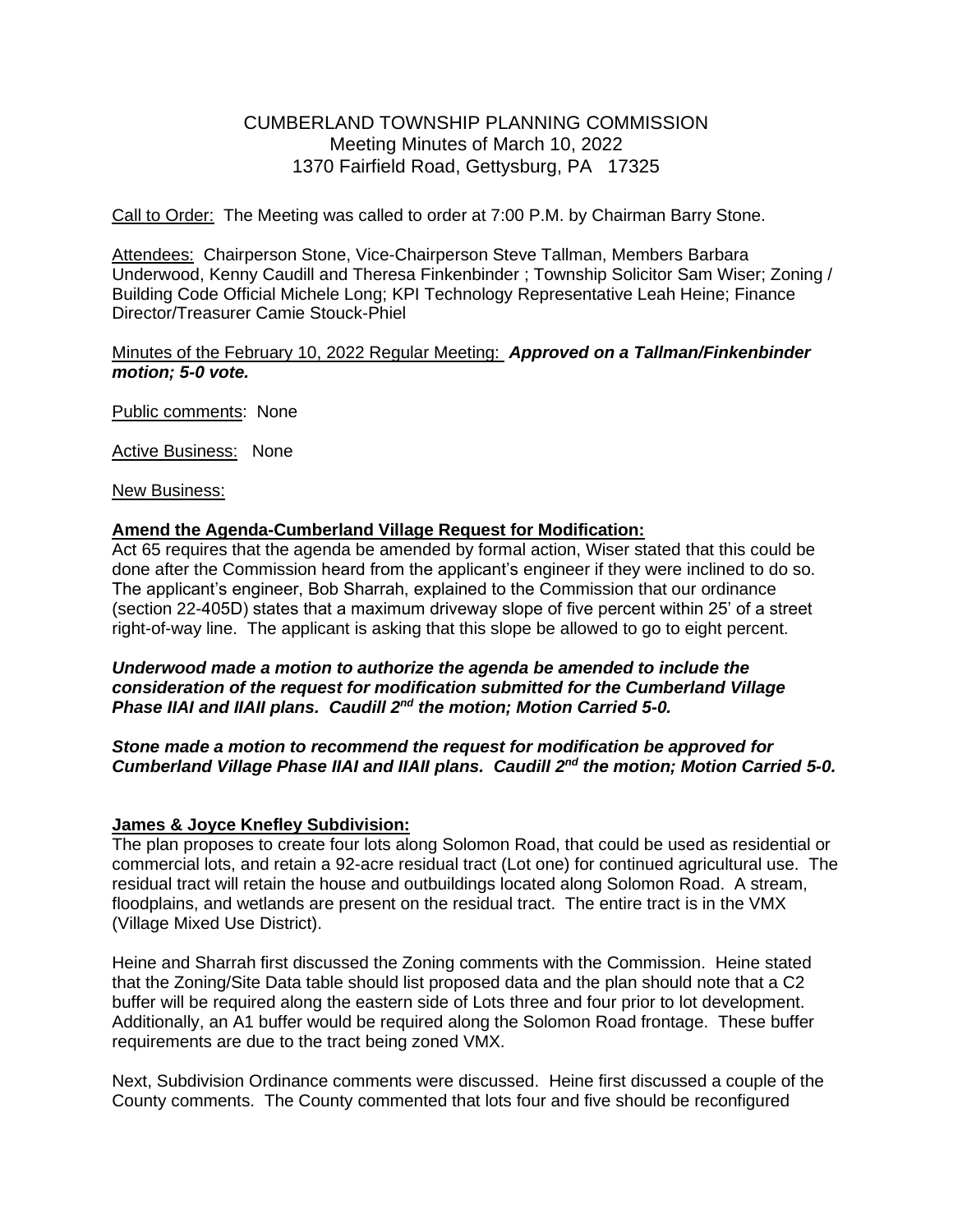because the current configuration may prevent the future owners of the lot from using the full extent of the property. The County also commented about the significant area of wetlands present. Heine stated that she would be interested to see how something would fit on each lot with the above concerns. Sharrah responded that a plan could be drawn to show a house and driveway. He feels this is a misunderstanding, and that there is adequate room on the lots. Heine said this leads to another comment about the wetlands, she asked Sharrah if they are from a delineation. Sharrah stated they are, and that will be added to the plan.

### *Underwood made a motion that this plan be tabled until the corrections can be made. Caudill 2 nd the motion; Motion Carried 4-1.*

## **Mark Snell Subdivision:**

The plan proposes to designate a residual tract (Lot one) for continued residential/agricultural use and create an agricultural lot (Lot four). The residual tract will have 11.92 acres and retain the house and barn that is split by Chapel Road. Lot four will contain 19.19 acres and is located on the south side of Chapel Road. Both proposed lots are in the Agricultural/Residential District.

Revised plans were presented at the meeting, Heine stated that the two Zoning Ordinance comments have been addressed on the revised plans. The engineer moved forward with reviewing the Subdivision Ordinance comments. A waiver was requested by the applicant for the plans to be provided at a scale no less than 1" = 50'. Heine had no issue with this waiver request for the submitted plan. The second waiver request asks that the location, size, and type of the bridge structure does not need to be labeled. Heine mentioned that she feels the newly submitted plan adequately shows the bridge location.

### **Tallman made a recommendation for the approval of both waiver requests, Caudill 2nd the requests. Motion carried 5-0.**

Heine advised that it should be clarified if tracts one, two, and three will be eliminated/combined as part of the plan. It was discussed that the plan note be changed to state that it is a "requirement" that upon conveyance the deed reflect the consolidation of the tracts. Heine feels that due to concerns of marginal sight distance, wetlands, and a probable stream crossing permit required for the proposed driveway onto Lot four, it may be advantageous to require the driveway permit, wetland delineation, and a stream crossing permit with this subdivision approval. Additionally, Heine feels that the driveway entrance should be shown to be at least five feet from the nearest property line. The applicant's engineer explained that this was being worked on. Heine further explained that given all the above-mentioned items, they are concerned with the proposed driveway entrance.

### *Underwood made a motion that this plan be tabled. Tallman 2 nd the motion; Motion Carried 5-0.*

## **Gettysburg Regional Airport:**

A Preliminary Plan and Lot Consolidation Plan for the Gettysburg Regional Airport South Apron Construction was approved with conditions on March 23, 2021, and subsequently the Final Plan for Phase One of construction was approved with conditions on April 27, 2021. The current plan being reviewed is for Phase Two of construction, which mainly proposes the paving of those areas graded with Phase One work. No building construction is proposed with this plan.